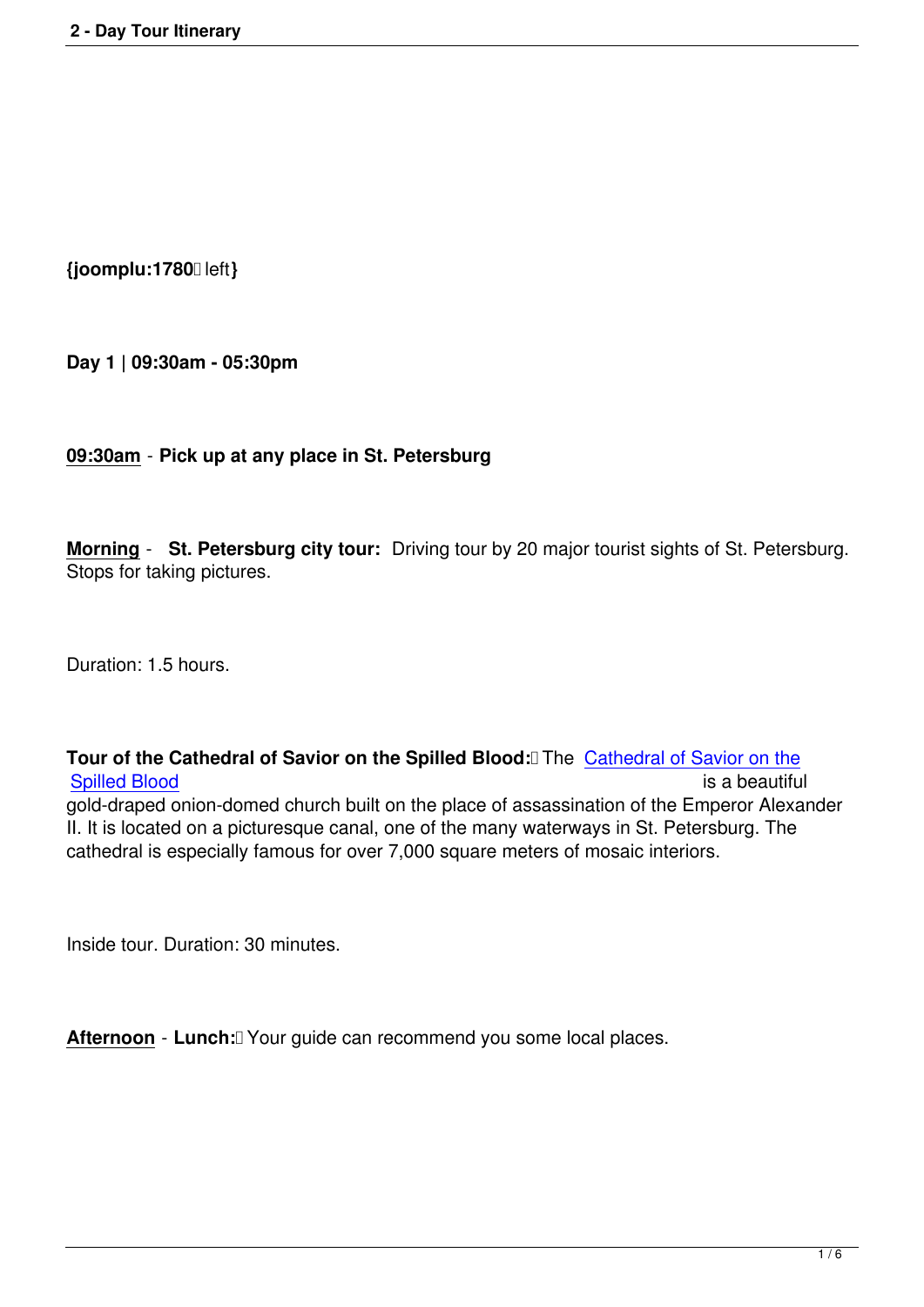**Tour of the Peterhof Fountain Park\***

**(recommended in May – September) or**

**Tour of the Catherins Palace with the Amber Room** 

**(recommended in October - April)**

**\*The Great Palace of Peterhof can be visited on your request at an extra charge.**

Peterhof : Once a formal fountain garden laid out for Peter the Great, this popular park still has more than 80 of the original marble statues.

Duration: 2 hours.

Catherine Palace : Filled with 18th-century paintings and ornate rooms, this blue and white is surrounded by a 1400-acre park complete with fountains, bridges, the Agate Pavilion bathhouse and the Great Pond. The Palace is richly decorated with gold inside and is especially famous for [the](entertainment/st-petersburg-attractions/584-catherine-palace.html) **Amber Room**, stolen by Nazi troops during WWII, but now recreated by Russian craftsmen. The state of the lines of the lines of the lines of the lines and lines are lines and lines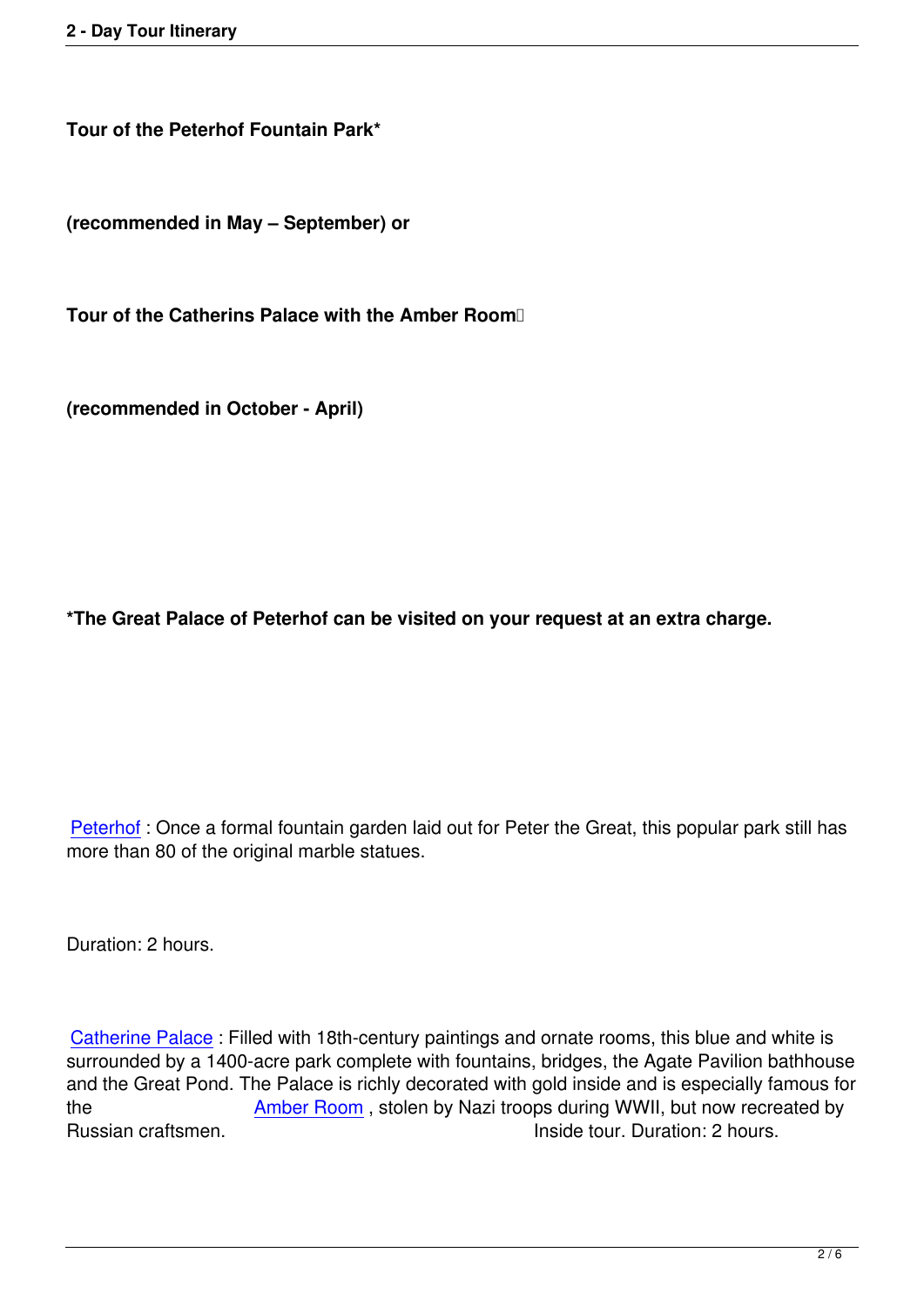----------------------------------------------------------------------------------------------------------------------------

**Day 2 | 09:30am - 05:00pm**

#### **09:30am** - **Pick up at any place in St. Petersburg**

**Morning - Tour of the St. Isaac's Cathedral : This gold-domed, richly decorated,** 19th-century cathedral is one of the largest domed cathedrals in the world.

Inside tour. Duration: 1 hour.

**Tour of the Peter and Paul Fortress: <b>Built** as a fortress in 1703 by Peter the Great, the Pete r and Paul Fortress

was used instead as a political prison under the czars, and houses the City History Museum, the Mint, and the Peter and Paul Cathedral.

Inside tour. Duration: 1.5 hours.

**Afternoon** - **Lunch:** Your guide can recommend you some local places.

**Tour of the Hermitage:** One of the most famous art museums in the world housed in the former czar's residence the Winter Palace and a few other adjacent buildings. This museum contains over 2.7 million exhibits including some of the world's greatest works of art.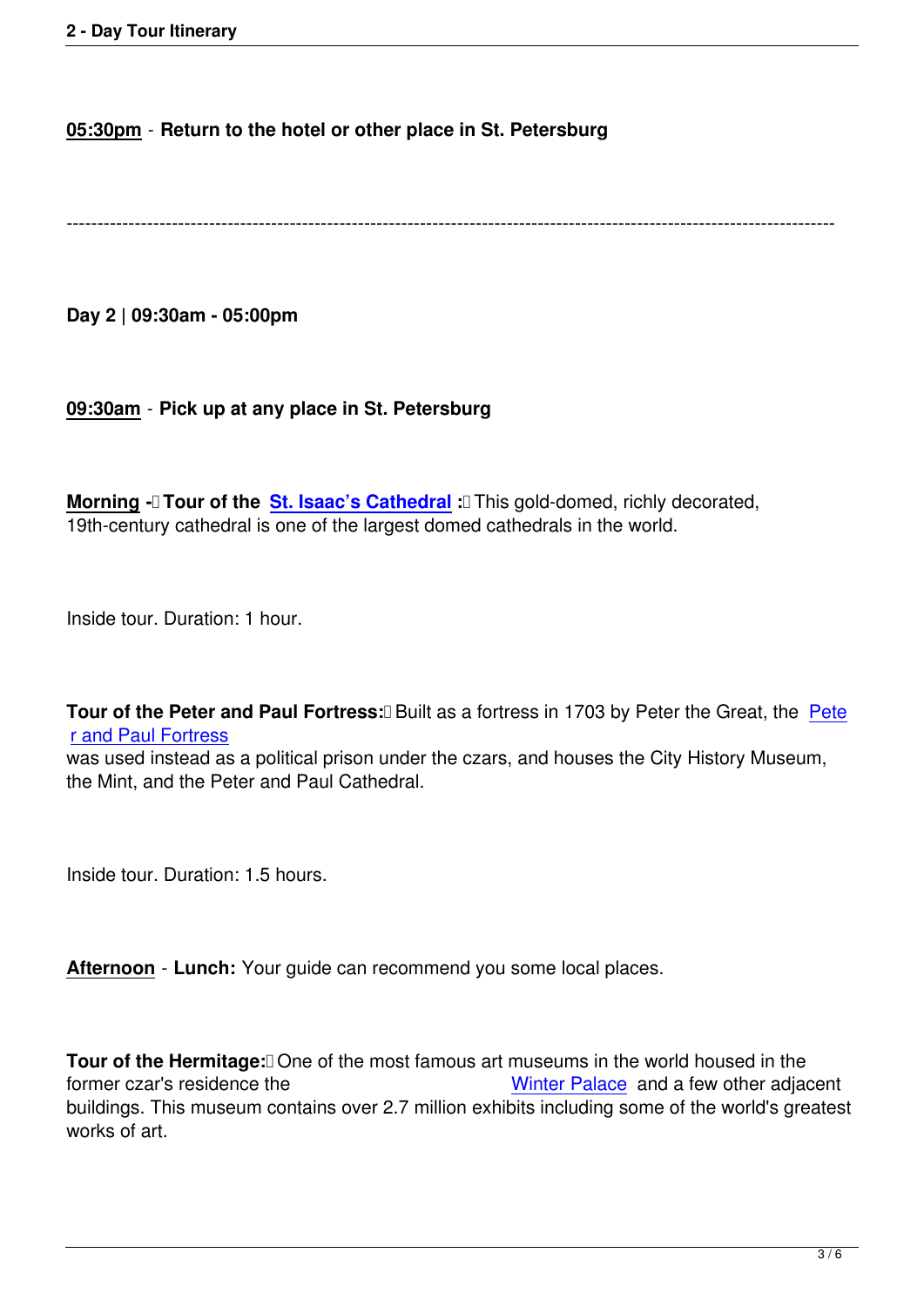Inside tour. Duration: 3.5 hours.

**05:00pm** - **Return to the hotel or other place in St. Petersburg**

**Duration: 2 days / 15.5 hours**

**Group size**  $\Box$  $\Box$  $\Box$  **Price pp, USD** 

- **1**........................ 749
- **2**........................ 439
- **3**........................ 369
- **4**........................ 349
- **5**........................ 329
- **6**........................ 269
- **7**........................ 249
- **8**........................ 239
- **9**........................ 229
- **10**...................... 219
- **11**...................... 215
- **12**...................... 209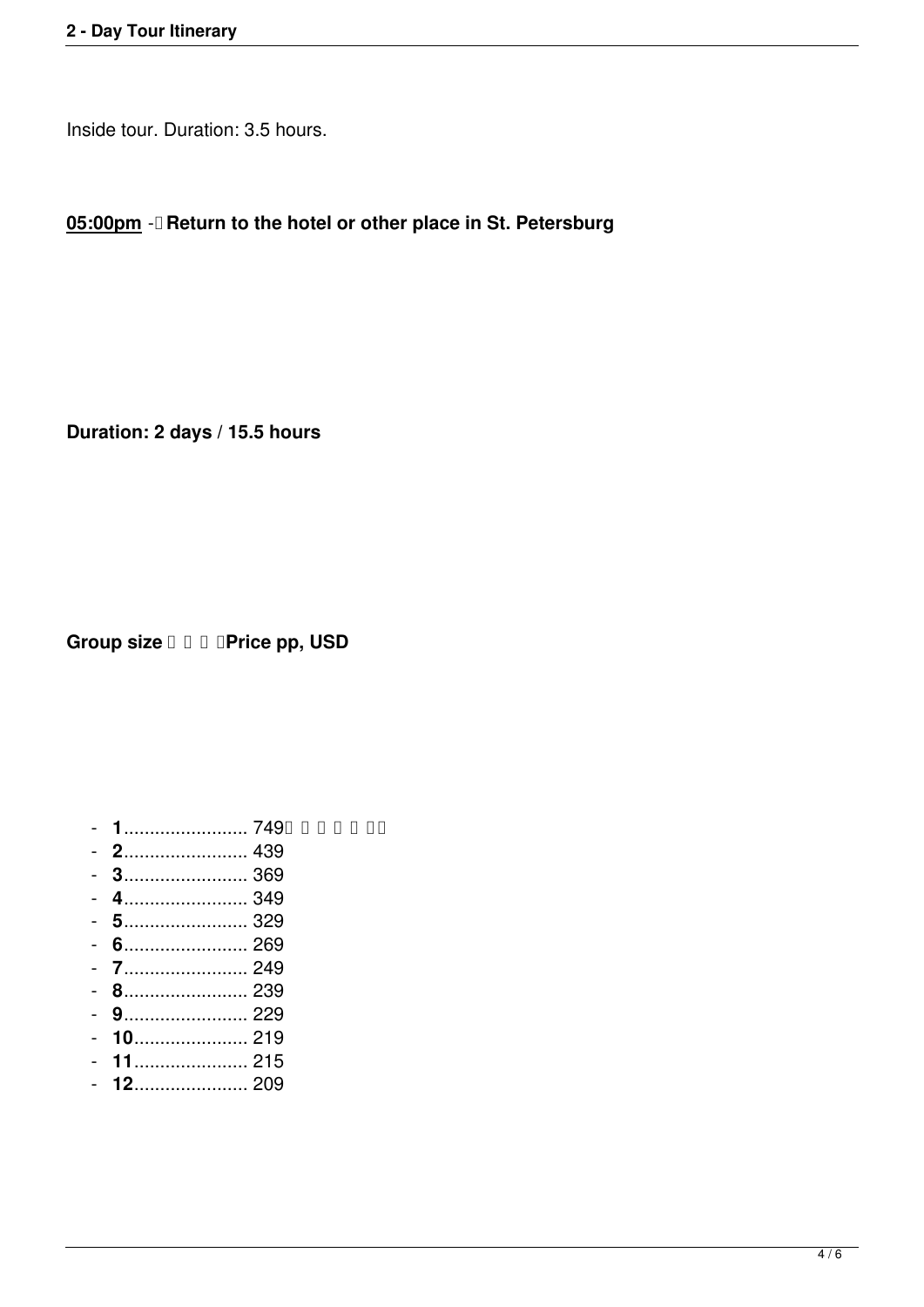### **Price includes: D**

- Professional licensed English-speaking tour guide (other languages are available as well)
- Vehicle and a driver
- Entrance tickets to all the museums according to the program

#### **Price doesn't include:**

- Meals
- Port permit (is necessary only if your ship docks at the Marine Façade)
- Any tours not listed in the itinerary
- Visa support

**DISCLAIMER: These are some package tours that fit requests of most guests of St. Petersburg. We can alter these itineraries to meet your suggestions. Just let us know if you have any special wishes when you book a tour of St. Petersburg:**

- **Email us**

- **Facebook us**